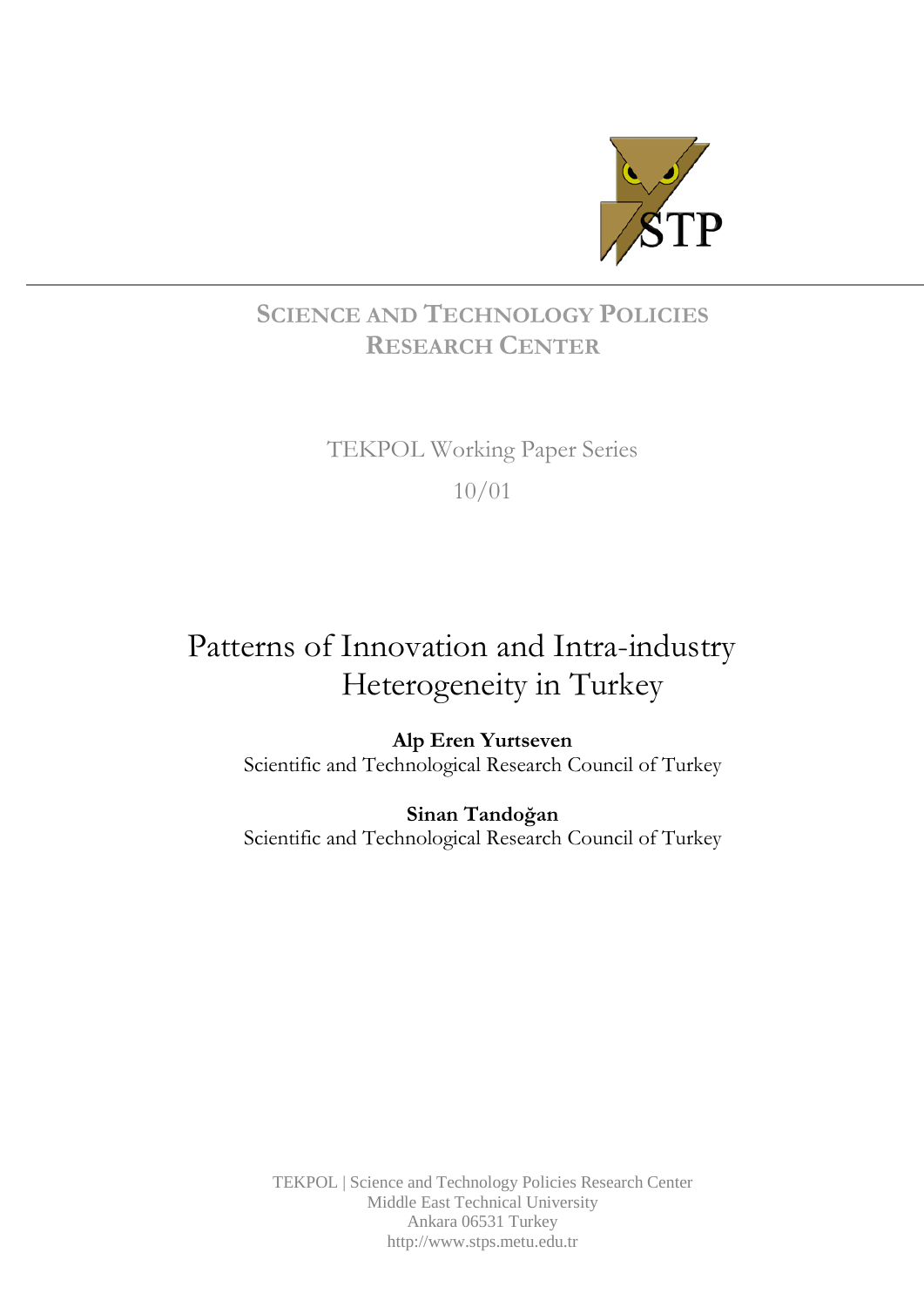### **Patterns of Innovation and Intra-industry Heterogeneity in Turkey**

Alp Eren Yurtseven <sup>1[+](#page-1-0)</sup>, Sinan Tandoğan <sup>1</sup> <sup>1</sup> Scientific and Technological Research Council of Turkey

**Abstract.** This study investigates the patterns of innovation in Turkey and its primary aim is to examine the intra – industry heterogeneity in innovative activities. For this purpose double - level factor analysis is performed and resulting factor scores are used in the subsequent cluster analyses. Four distinct innovation patterns, which may be interpreted as ingredients of different technological regimes, are identified. Taxonomy of innovative firms is also constructed by grouping firms according to their innovation characteristics and to our knowledge this is the first empirical classification study in Turkey. Our results indicate that industries differ in terms of innovative activities. However industries are not dominated by a single technological regime. On the contrary five technological regimes were observed in almost all sectors. Building upon these facts, it can be speculated that sector specific conditions determine the extent of intra – industry heterogeneity.

**Keywords:** Heterogeneity, firm taxonomy, sectoral innovation systems, technological regimes

*You now have learned enough to see*

<span id="page-1-0"></span><sup>+</sup> Corresponding author. Tel: +90-312-4685300 ; Fax: +90-312-4275769

*E-mail Address[: aeren.yurtseven@tubitak.gov.tr](mailto:aeren.yurtseven@tubitak.gov.tr)*

The views and interpretations expressed here belong to the authors and can not be attributed to the Scientific and Technological Research Council of Turkey, its affiliated organizations or any other individual acting on behalf of these organizations.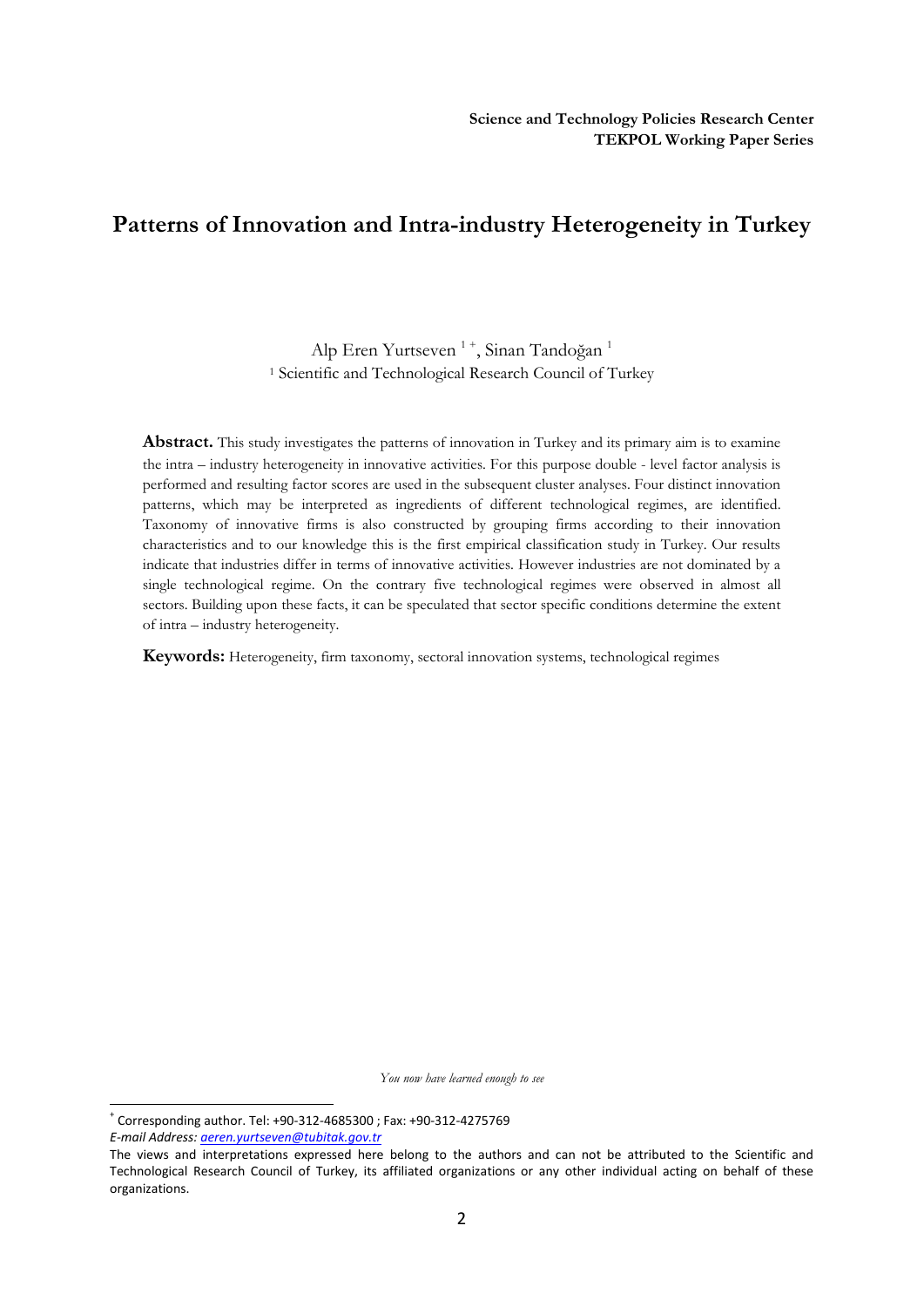*That cats are much like you and me And other people whom we find Possessed of various types of mind. For some are sane and some are mad And some are good and some are bad And some are better, some are worse But all may be described in verse. You've seen them both at work and games, And learnt about their proper names, Their habits and their habitat: But how would you address a cat? So first, your memory I'll jog, And say: a cat is not a dog...*

> T.S. Eliot Old Possum's Book of Practical Cats

### **1. Introduction**

The main stream view of the firm depends on optimization and posits that there is only a single optimum solution. However firms operate in highly uncertain environments with often changing conditions. Hence no single best solution can be determined beforehand. In real world, boundedly rational firms depend on rules and routines in their operations. They evolve largely through local search. In addition, even firms in the same environment may opt for different strategies if their landscape is "rugged" (or complex) enough (Levinthal, 1997). That is, in a simple environment firm strategies may converge to a single solution, or global optimum. On the other hand as the complexity of operating environment increases firms may adopt different strategies, leading them to follow distinct trajectories.

Dosi (1982) defines a technological paradigm as a model and a pattern of solution of selected technological problems, based on selected principles derived from selected material technologies and argues that a technological paradigm embodies strong prescriptions on the directions of technical change to pursue and those to neglect. Once a path has been selected and established, it shows a momentum of its own. Nelson and Winter (1977) define a technological trajectory as the normal problem solving activity determined by a technological paradigm.

Despite the observed diversity in firm strategies and behavior, some regularities and patterns also emerge. Similar technological capabilities, financial incentives and constraints may shape common paths for firms. These regularities, as characterized in the concept of technological regimes by Nelson and Winter (1982), may direct the firms to organize their innovative activities in resembling ways. According to Malerba (2005) a sectoral system framework focuses on three main dimensions of sectors, which are knowledge and technological domain, actors and networks, and institutions. Sectoral innovation system approach depends on the idea that firms nested in a sector behave in correlated ways since they share sources of information and technology and perceive similar incentives for innovation.

Pavitt's (1984) influential study provides a holistic approach on how technological regimes emerge in different industries. Pavitt compared and classified industries according to the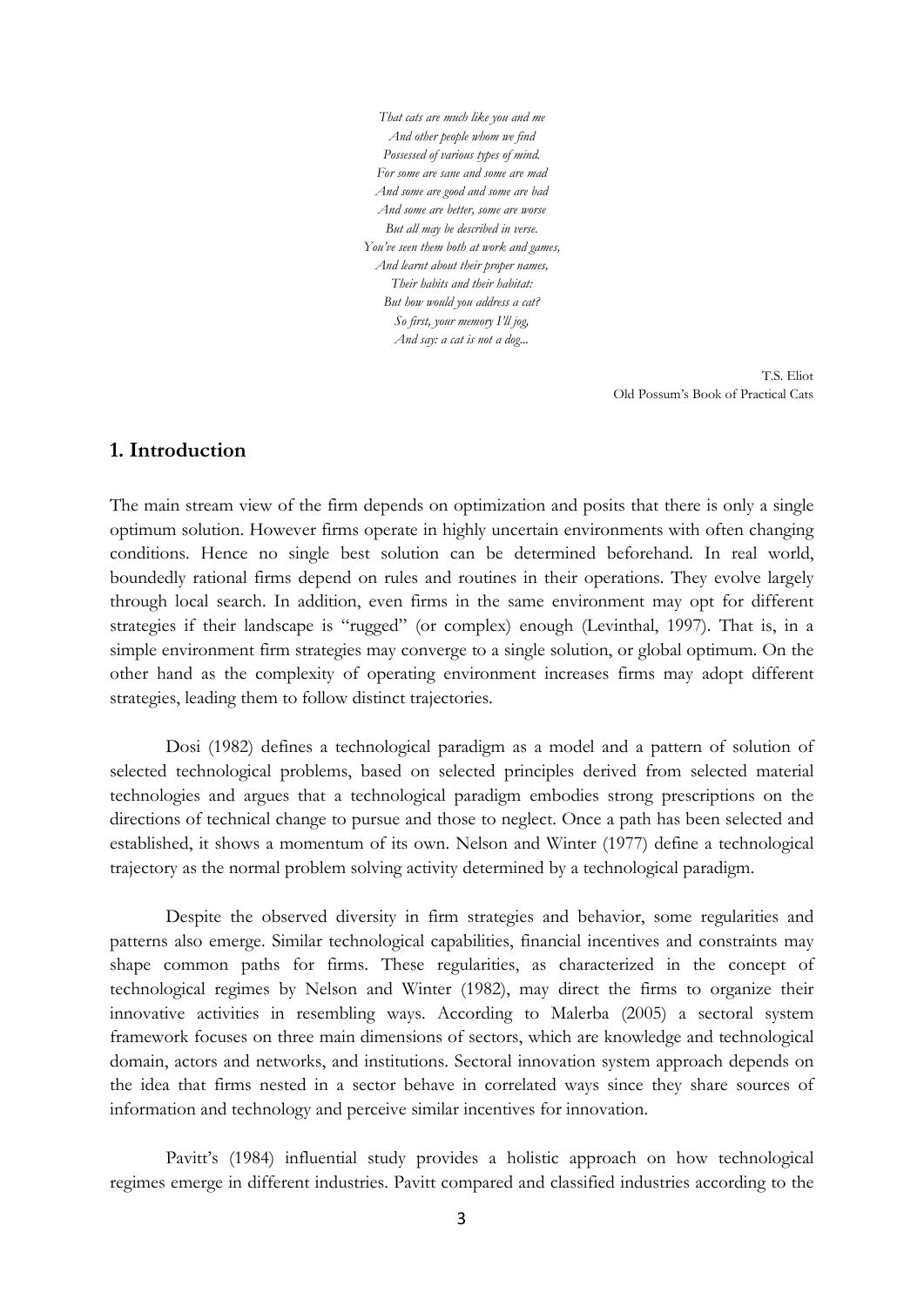sources of technology used in the innovation process, nature of the developed technology, sectors in which these innovations were adopted and firm level characteristics such as size and principal activity. Using these variables Pavitt constructed his taxonomy and identified four distinct groups in manufacturing industries: 1) supplier dominated, 2) scale intensive, 3) specialized suppliers, 4) science based sectors (ibid). In their later work, Pavitt et. al. (1989) modified the original taxonomy by introducing a new category – information intensive sectors, as a substitute to the supplier dominated sectors.

Following this strand of research, Malerba and Orsenigo (1995) put forward taxonomy of innovative patterns with respect to the learning patterns of firms over time. Malerba and Orsenigo (1996) argue that their sectoral classification based on Schumpeter's Mark I and Mark II models should be able to identify most technological classes. Audretsch (1997) states that the most important factor shaping the evolution of firms belonging to a specific industry is the knowledge condition shaping the technological regime underlying that industry. Studying the data gathered from 24.000 business units in Italy, Archibugi et al. (1991) propose a new taxonomy of sectors, based on industrial concentration, propensity to develop product vs. process innovations, and the sources of technological change, arguing that sectoral differences are most influential in the explanation of technological change. Klevorick et al. (1995) build upon the concept of technological opportunity to explain inter - industry differences and conclude that inter – industry differences in the strength and sources of technological opportunities contribute importantly to explanations of cross – industry variation in R&D intensity and technological advance. Studying the characteristics of 105 Greek manufacturing firms, Soutaris (2002) argues that important determinants of innovation differ in industries according to four classes of Pavitt's taxonomy. Although empirical methodology and measurement of concepts may vary in these studies a common finding emerges: Industries differ with respect to firms' innovation behavior and these differences matter for industry structure and innovativeness. In addition, despite the emphasis on bounded rationality and heterogeneity of firms in their operations, this literature depicts a firm, of which innovative behavior is largely industry specific. Each system needs to be defined by boundaries (Edquist, 2005). However aforementioned studies have not validated whether industry boundaries truly define the boundaries of technological regimes.

In his later work Archibugi (2001) argues that technology based taxonomy of firms loses much of its relevance, if it is applied to firms after they have been aggregated into industries according to an output based classification. In this sense, Arvanitis and Hollenstein (1997) use firm level data on Swiss manufacturing and identify five different innovation modes, which have low correspondence to industrial affiliation. With a similar approach Hollenstein (2003) performs a cluster analysis on firm level data to identify innovation modes in Swiss service sector. Hollenstein identifies five distinct innovation modes and concludes that a classificatory procedure based on firm level data is more appropriate than an approach which ranks industries according to their innovativeness (ibid). de Jong and Marsili (2006) focus on small and micro firms in the Netherlands and they report the existence of four categories of small innovating firms dispersed in various sectors. Leiponen and Drejer (2007) compare the innovation patterns of Finnish and Danish firms and identify similar groups, of which categories exceed specific industries. Srholec and Verspagen (2008) use firm level data from 13 different countries to assess the heterogeneity of innovation process. They identify four innovation patterns and claim that sectors and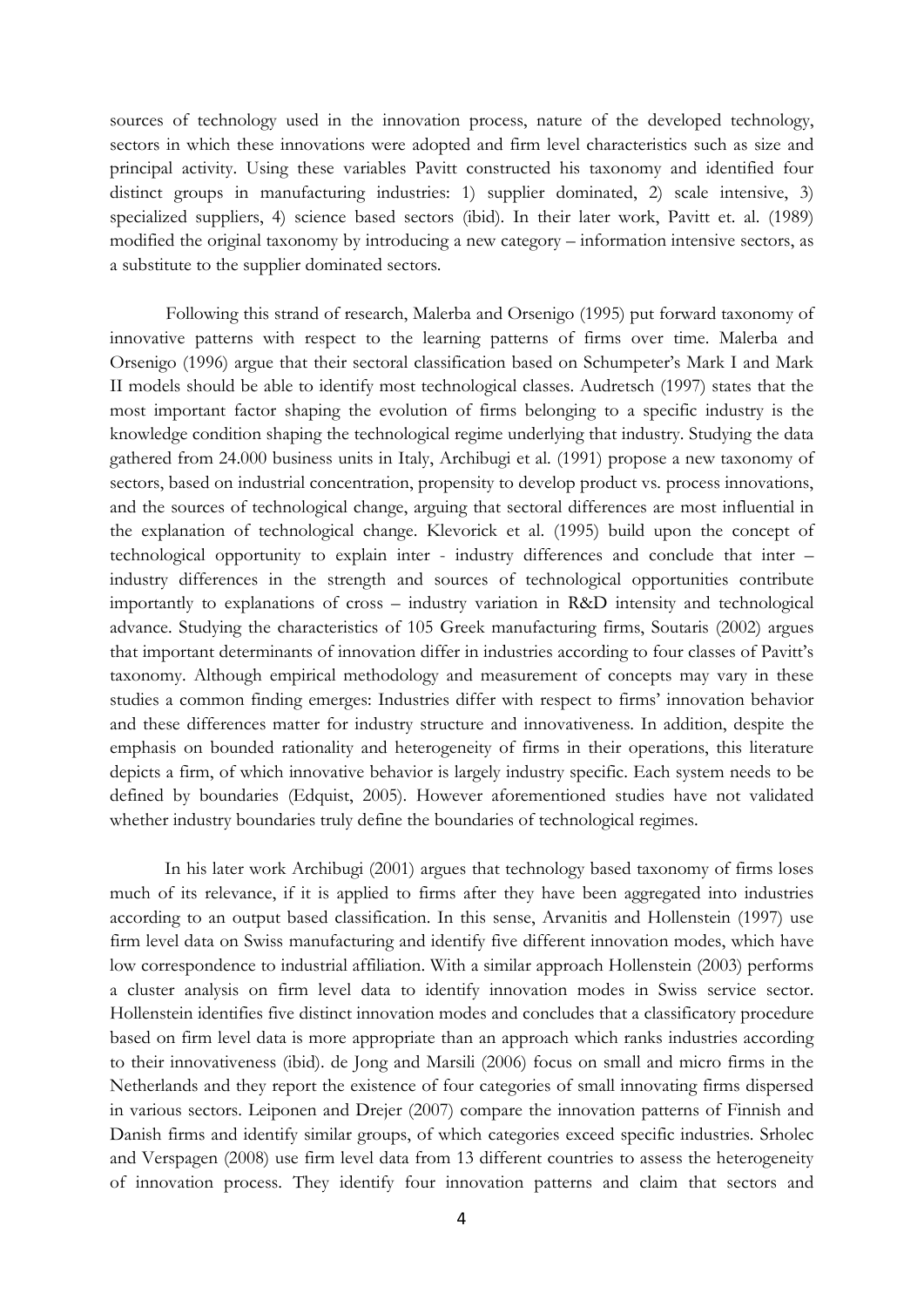countries matter to a certain extent in explaining the heterogeneity of innovation process, but far most of the variance is given by the heterogeneity of firms within either sectors or countries (ibid). Not all these studies explicitly aim to test the relevance of sectoral patterns by a quantitative analysis. However their findings indicate that innovation patterns (or modes), which are not confined to specific industries exist. Moreover these studies show that firms can display a variety of these patterns with different intensities, which can be articulated as exploration and exploitation may occur simultaneously within the firm.

This study investigates the patterns of innovation in Turkey and its primary aim is to examine the intra – industry heterogeneity in innovative activities. A taxonomy of innovative firms is also constructed using firm level data, and to our knowledge this is the first empirical study in Turkey to quantitatively group firms according to their innovative behavior. This taxonomy can be used to assess the industry specific innovative behavior of firms. The limits of industrial homogeneity in terms of innovative activities have a bearing on technology policies. Public incentives towards high – tech industries may not create the expected impact, since a considerable amount of firms in that industry may have different innovative characteristics than the industry perception or they may not be innovative at all. On the contrary firms in traditionally low – tech sectors may in fact be highly innovative. A better understanding of the dynamics of innovation process at the firm level is necessary to design and implement adequate and efficient technology policies. In addition, acknowledgment intra – industry heterogeneity in innovation behavior may also affect the course of scholar research on dynamics of innovation. The rest of this paper is organized as follows: Next section introduces the data set used in this study and explains the empirical methodology used in the analysis. Section 3 identifies and interprets innovation patterns found at the firm level, and examines their correspondence with industrial affiliation. Section 4 concludes the paper with an overview of the significance (and limitations) of the findings. Possible effects of acknowledging intra – industry heterogeneity is also discussed in this section.

### **2. Data and Methodology**

Analysis in this study is based on the firm level data from Turkish Community Innovation Survey – 2006, provided by Turkish Statistical Institute (TURKSTAT). Following the 3rd edition of the Oslo Manual, a harmonized questionnaire was used to collect data. First section of the questionnaire is designed to gather general firm characteristics like the legal title, foreign share, annual turnover, average number of employees, and the markets in which the firm is active. Section 2 and 3 are devoted to questions regarding product and process innovations. Questions in sections 5, 6, and 7 are directed only to innovating firms<sup>[1](#page-4-0)</sup>. Variety and amount of innovation expenditures, sources of knowledge, institutional and spatial characteristics of cooperation, and the impact of innovative activities are reported in these sections respectively. Section 8 collects data about halted and abandoned innovation projects in addition to an assessment of barriers to innovation, whereas section 9 gathers data about the variety of intellectual property rights protection methods pursued by firms. The last section, which has been integrated to the survey

<span id="page-4-0"></span> $1$  Firms that have introduced a product or process innovation, or having an abandoned or ongoing innovation project are defined as "innovative" in the survey.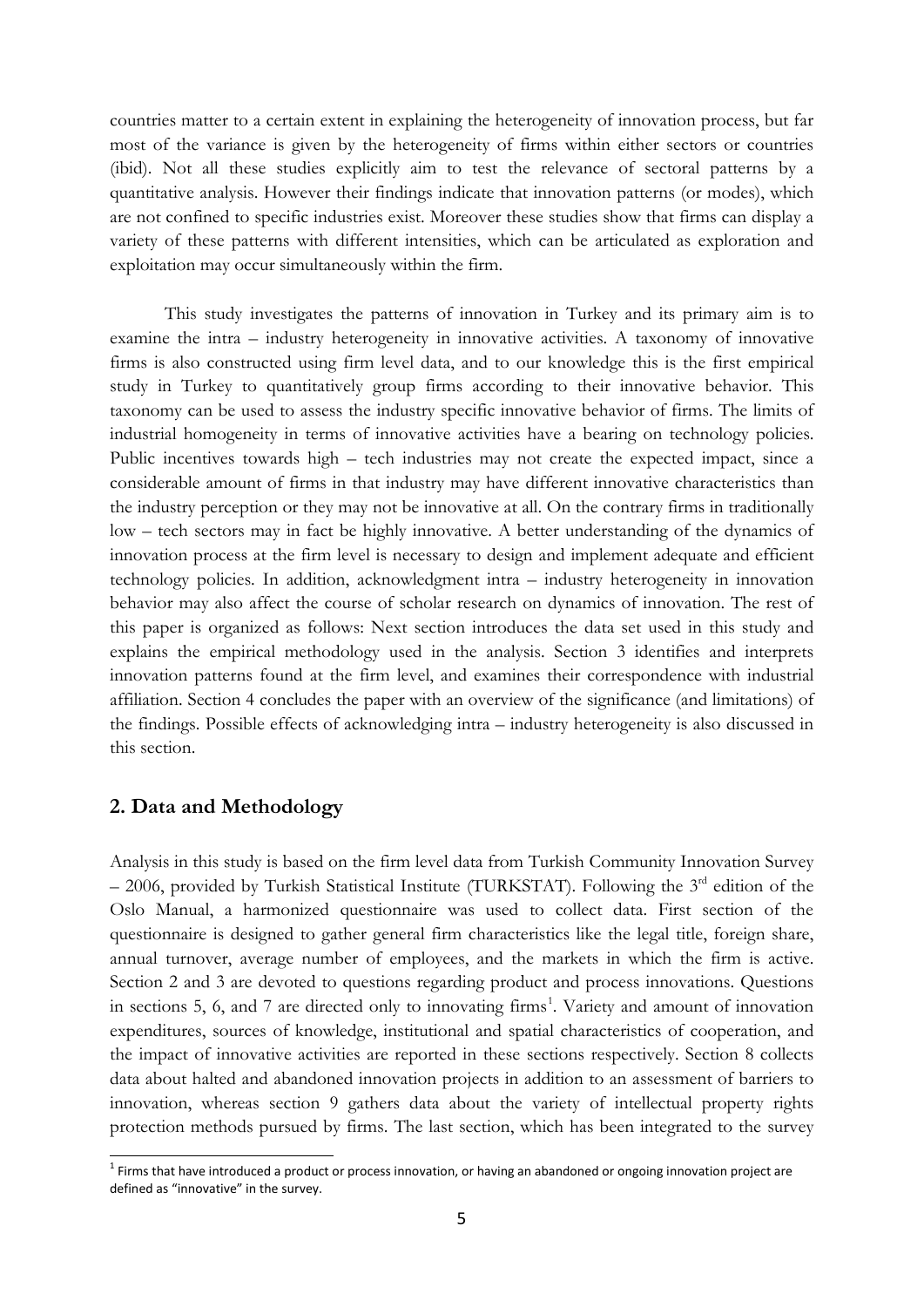according to the recommendations in the  $3<sup>rd</sup>$  edition of the Oslo Manual, is related to organizational and marketing innovations. The survey provides information about 2.173 firms, of which 780 are considered to be innovative. Industrial affiliations of firms according to NACE Rev. 1.1 classification are presented in Table  $1^2$  $1^2$ .

| <b>NACE</b> | Industry                                            | All Firms<br><b>Innovative Firms</b> |               |     |               |
|-------------|-----------------------------------------------------|--------------------------------------|---------------|-----|---------------|
|             |                                                     | N                                    | $\frac{0}{0}$ | N   | $\frac{0}{0}$ |
| $10-14$     | Mining and quarrying                                | 147                                  | 6.76%         | 37  | $4.74\%$      |
| $15-16$     | Food, beverages, and tobacco                        | 114                                  | 5.25%         | 51  | 6.54%         |
| 17-19       | Textiles, wearing, apparel, and leather             | 286                                  | 13.16%        | 88  | 11.28%        |
| $20 - 22$   | Wood, pulp, paper, printing, publishing             | 42                                   | $1.93\%$      | 20  | 2.56%         |
| $23 - 25$   | Petroleum, chemicals, rubber, and plastic products  | 94                                   | $4.33\%$      | 43  | 5.51%         |
| $26 - 28$   | Metals, metallic and non-metallic mineral products  | 149                                  | $6.86\%$      | 66  | 8.46%         |
| 29, 34, 35  | Machinery and equipment n.e.c. Transport equipment  | 126                                  | $5.80\%$      | 67  | 8.59%         |
| $30 - 33$   | Electrical and optical equipment                    | 41                                   | $1.89\%$      | 21  | 2.69%         |
| $36 - 37$   | Manufacturing n.e.c.                                | 40                                   | $1.84\%$      | 20  | $2.56\%$      |
| $40 - 41$   | Electricity, gas, and water supply                  | 132                                  | $6.07\%$      | 38  | 4.87%         |
| 51          | Wholesale trade and commission trade                | 350                                  | $16.11\%$     | 108 | 13.85%        |
| $60 - 63$   | Land, water, and air transport                      | 218                                  | $10.03\%$     | 48  | 6.15%         |
| 64-67       | Telecommunications, financial intermediation        | 163                                  | $7.50\%$      | 75  | 9.62%         |
|             | Computer and related activities, architectural      |                                      |               |     |               |
| 72-74       | and engineering activities, and related consultancy | 271                                  | 12.47%        | 98  | 12.56%        |
|             | Total                                               | 2173                                 | 100.00%       | 780 | 100.00%       |

**Table 1 Sectoral distribution of firms in Turkish CIS 2006**

Innovation is a complex phenomenon, thus a firm's innovation strategy is expected to have multiple dimensions. Although earlier studies mainly focused on R&D spending (or R&D intensity) and patent counts as the main input and output indicators of a firm's innovative behavior (Hagedoorn and Cloodt, 2003), availability of CIS data made it possible to carry out detailed studies related to the determinants of innovation behavior of firms. As shown in Table 2, various variables can be used to describe the relevant dimensions of the innovation process. This study aims to discover the patterns of innovation in Turkish firms with a sense that a number of latent variables may exist, which can be used to form a multi-dimensional framework. Factor analysis, which is a multivariate statistical method, can be used to extract these latent variables from a large number of seemingly unrelated variables. Factor analysis is used to describe variability among observed variables in terms of fewer unobserved variables called factors<sup>[3](#page-5-1)</sup>. The observed variables are modeled as linear combinations of the factors, plus error terms. The information gained about the interdependencies can be used later to reduce the set of variables in a dataset. Factor analysis has many applications in psychology and other social sciences, and recently it has been employed in a number of studies on the dynamics of innovation (Firm level

<span id="page-5-0"></span>2 Sampling weights, which are developed using industry affiliations together with firm size distributions, are used in the subsequent factor analyses.

<span id="page-5-1"></span> $3$  An exact quantitative basis for deciding the number of factors to retain has not been developed. Hair et. al. (1998) suggest a number of stopping criteria, one of which is percentage variation criterion. This approach is based on achieving a specified cumulative percentage of total variance extracted by successive factors. 75% and 50% percent threshold values have been used in the first and second level factor analyses respectively.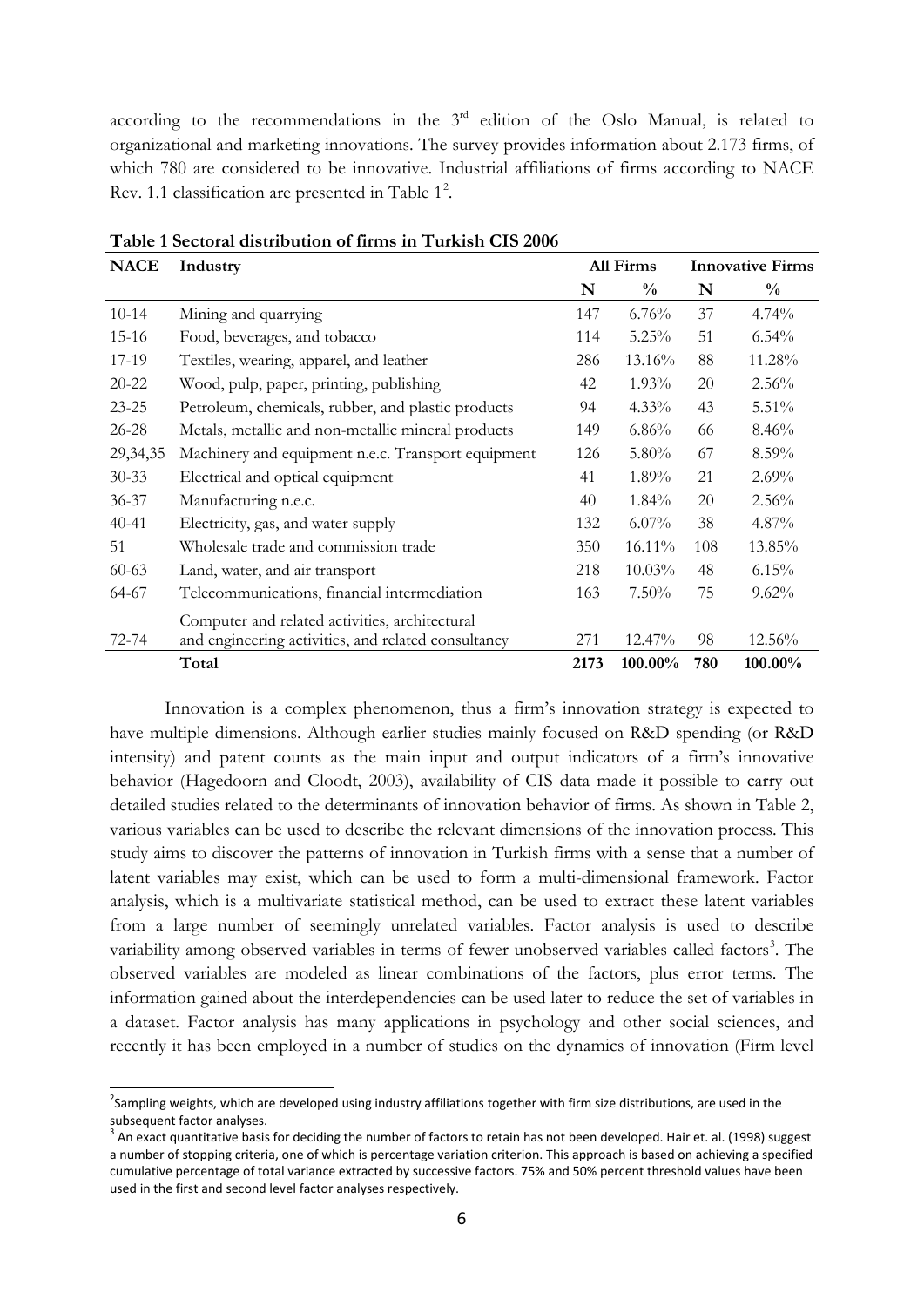studies: Hollenstein, 2003; Leiponen and Drejer, 2007; Srholec and Verspagen, 2008; Fraga et. al., 2008; Zizalova, 2009; Country level studies: Fagerberg et. al., 2007; Fagerberg and Srholec, 2008).

Following Srholec and Verspagen (2008) a two – level factor analysis is performed on the variables shown in Table 2. In the first stage, factor analysis is separately performed on the variable groups listed in Table 2. Factor scores obtained from the previous stage are used in the second stage factor analysis. Principal component factors method is used for factor extraction, since it does not depend on any distributional assumptions. Rotation of extracted factors is necessary for interpretation. Oblimin rotation, which is a variant of oblique rotation methods that allow for correlation of extracted factors, is used in the process. Factor analysis should be run on continuous variables, or ordinal variables with broad ranges to allow for identifying reasonable covariance matrices (Hair et. al., 1998). Since our data set consists of binary and narrowly scaled ordinal variables, polychoric correlation matrices, as suggested by Kolenikov and Angeles (2004), are fed to the factor analyses with the assumption that ordinal variables listed in Table 2 reflect underlying continuous variables.

|                                     | Variable                               | Description                                  | Scale   |
|-------------------------------------|----------------------------------------|----------------------------------------------|---------|
| Variety of innovation activities    | <b>RDIN</b>                            | Internal R&D                                 | Binary  |
|                                     | <b>RDOUT</b>                           | Acquisition of extramural R&D                | Binary  |
|                                     | <b>INMACH</b>                          | Acquisition of machinery and equipment       | Binary  |
|                                     | <b>INIPR</b>                           | Acquisition of external knowledge            | Binary  |
|                                     | <b>INEDU</b>                           | Training and education                       | Binary  |
|                                     | <b>INMAR</b>                           | Market introduction of innovations           | Binary  |
|                                     | <b>INOTHER</b>                         | Other innovation activities                  | Binary  |
|                                     | <b>INFSOURCE1</b>                      | Within enterprise                            | $0 - 3$ |
|                                     | <b>INFSOURCE2</b>                      | Equipment and software providers             | $0 - 3$ |
|                                     | <b>INFSOURCE3</b>                      | Clients                                      | $0 - 3$ |
| Variety of information sources      | <b>INFSOURCE4</b>                      | Competitors in the same sector               | $0 - 3$ |
|                                     | <b>INFSOURCE5</b>                      | Private R&D firms, commercial labs.          | $0 - 3$ |
|                                     | <b>INFSOURCE6</b>                      | Universities                                 | $0 - 3$ |
|                                     | <b>INFSOURCE7</b>                      | Public R&D institutes                        | $0 - 3$ |
|                                     | <b>INFSOURCE8</b>                      | Fairs and exhibitions                        | $0 - 3$ |
|                                     | <b>INFSOURCE9</b><br><b>INFSOURCE1</b> | Scientific journals, sectoral bulletins etc. | $0 - 3$ |
|                                     | $\overline{0}$                         | <b>NGOs</b>                                  | $0 - 3$ |
|                                     | IMP1                                   | Increased range of goods and services        | $0 - 3$ |
| nnovation                           | IMP <sub>2</sub>                       | Increased domestic market share              | $0 - 3$ |
| level impacts of<br>Variety of firm | IMP3                                   | Increased foreign market share               | $0 - 3$ |
|                                     | IMP4                                   | Improved quality in goods and services       | $0 - 3$ |

**Table 2 Variables used in the first stage factor analyses**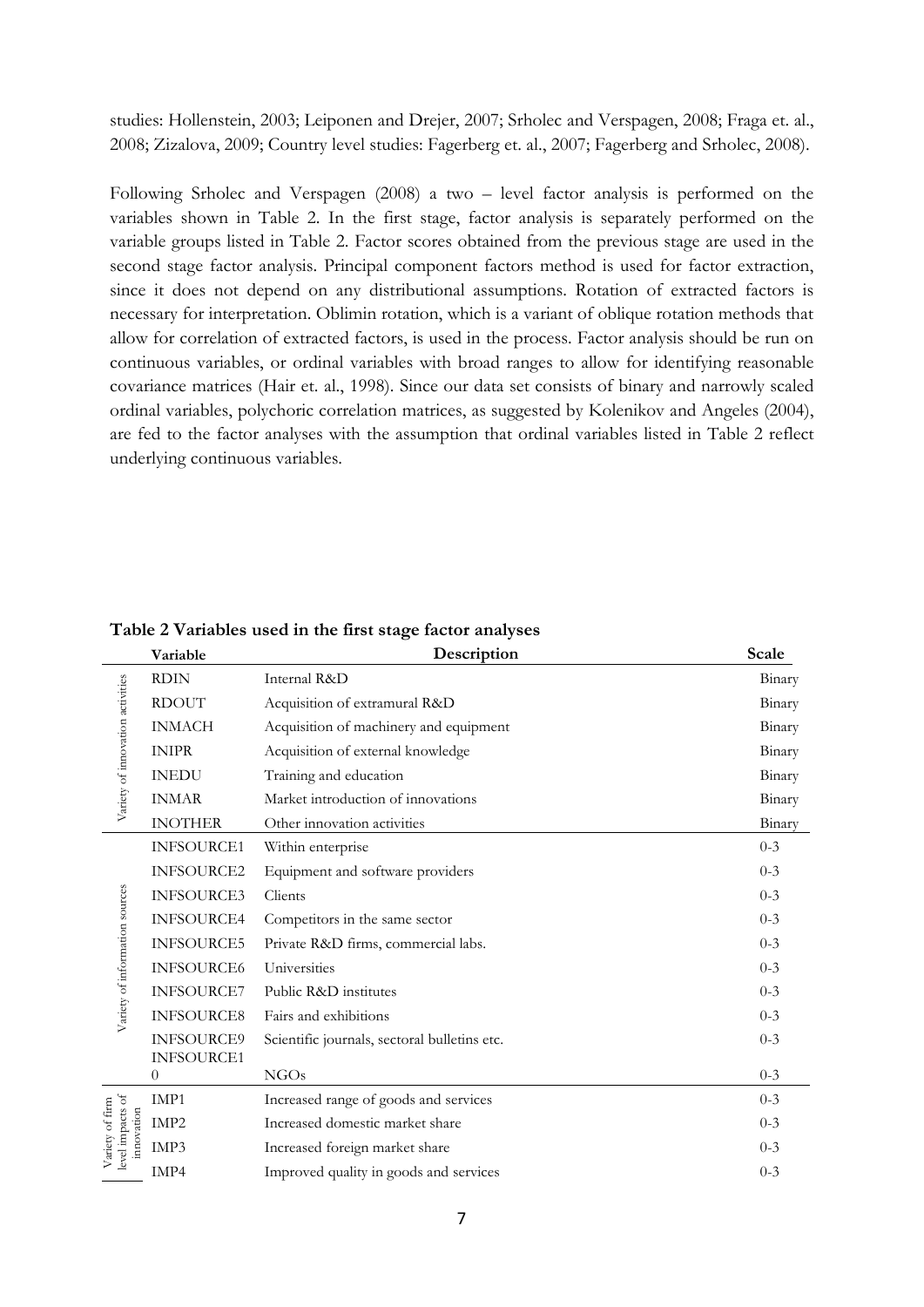|                                                 | IMP5             | Improved production and service flexibility                          | $0 - 3$ |
|-------------------------------------------------|------------------|----------------------------------------------------------------------|---------|
|                                                 | IMP <sub>6</sub> | Increased production capacity                                        | $0 - 3$ |
|                                                 | IMP7             | Reduced labor costs                                                  | $0 - 3$ |
|                                                 | IMP8             | Reduced energy and material consumption                              | $0 - 3$ |
|                                                 | IMP9             | Environmental and health safety aspects                              | $0 - 3$ |
|                                                 | IMP10            | Met standards and/or regulations                                     | $0 - 3$ |
|                                                 | ORG1             | Installing a new management information system                       | Binary  |
|                                                 | ORG <sub>2</sub> | Significant changes in firm's organizational structure               | Binary  |
| Variety of non-<br>technological<br>innovations | ORG3             | New or improved methods in collaborative activities                  | Binary  |
|                                                 | ORG4             | Significant changes in product design or packing                     | Binary  |
|                                                 | ORG5             | Application of new or improved marketing and/or distribution methods | Binary  |
|                                                 | IPR1             | Patent registration                                                  | Binary  |
| protection methods<br>Variety of IPR            | IPR <sub>2</sub> | Industrial design registration                                       | Binary  |
|                                                 | IPR <sub>3</sub> | Trademark registration                                               | Binary  |
|                                                 | IPR4             | Copyright registration                                               | Binary  |

In the next step factor scores obtained from the second stage factor analysis are input in a k - means cluster analysis with the aim of grouping the firms into distinct categories, which are as homogenous as possible with respect to the factor dimensions. Instead of iteratively classifying firms based on their distance to some initial starting points of the factor dimensions, centroids of an initial hierarchical solution are used for this purpose as suggested by Punj and Stewart (1983). Finally, the distribution of firms within each industry across the obtained clusters is examined to assess the industry specific dynamics of innovation.

### **3. Empirical Analysis**

First stage factor analyses start with the variation of firm's innovation activities. As can be seen in Table 3, three factors emerge: design and marketing, research and development, and technology transfer. Our findings indicate that complementary activities, such as training of staff and preparatory activities pertaining to marketing of innovations play a dominant role in firms' innovation strategies. Moreover research and development factor indicates that in - house R&D and extramural R&D complement each other. The third factor indicates that innovative firms depend on both embodied and disembodied technology transfer, either by means of machinery and equipment acquisition or licensing.

|               | $\left( 1\right)$<br>Design&Marketing | $\left( 2\right)$<br>R&D | $\left( 3\right)$<br>Technology |
|---------------|---------------------------------------|--------------------------|---------------------------------|
| Variable      |                                       |                          | Transfer                        |
| <b>RDIN</b>   | 0.2435                                | 0.7845                   | $-0.1140$                       |
| <b>RDOUT</b>  | $-0.0159$                             | 0.7733                   | 0.2574                          |
| <b>INMACH</b> | $-0.0648$                             | 0.2749                   | 0.7817                          |
| <b>INIPR</b>  | 0.2666                                | $-0.1128$                | 0.8096                          |
| <b>INEDU</b>  | 0.7907                                | $-0.0837$                | 0.2720                          |
| <b>INMAR</b>  | 0.8193                                | 0.1139                   | 0.0336                          |

| Table 3 Factor analysis on variety of innovation related spending |  |  |  |
|-------------------------------------------------------------------|--|--|--|
|                                                                   |  |  |  |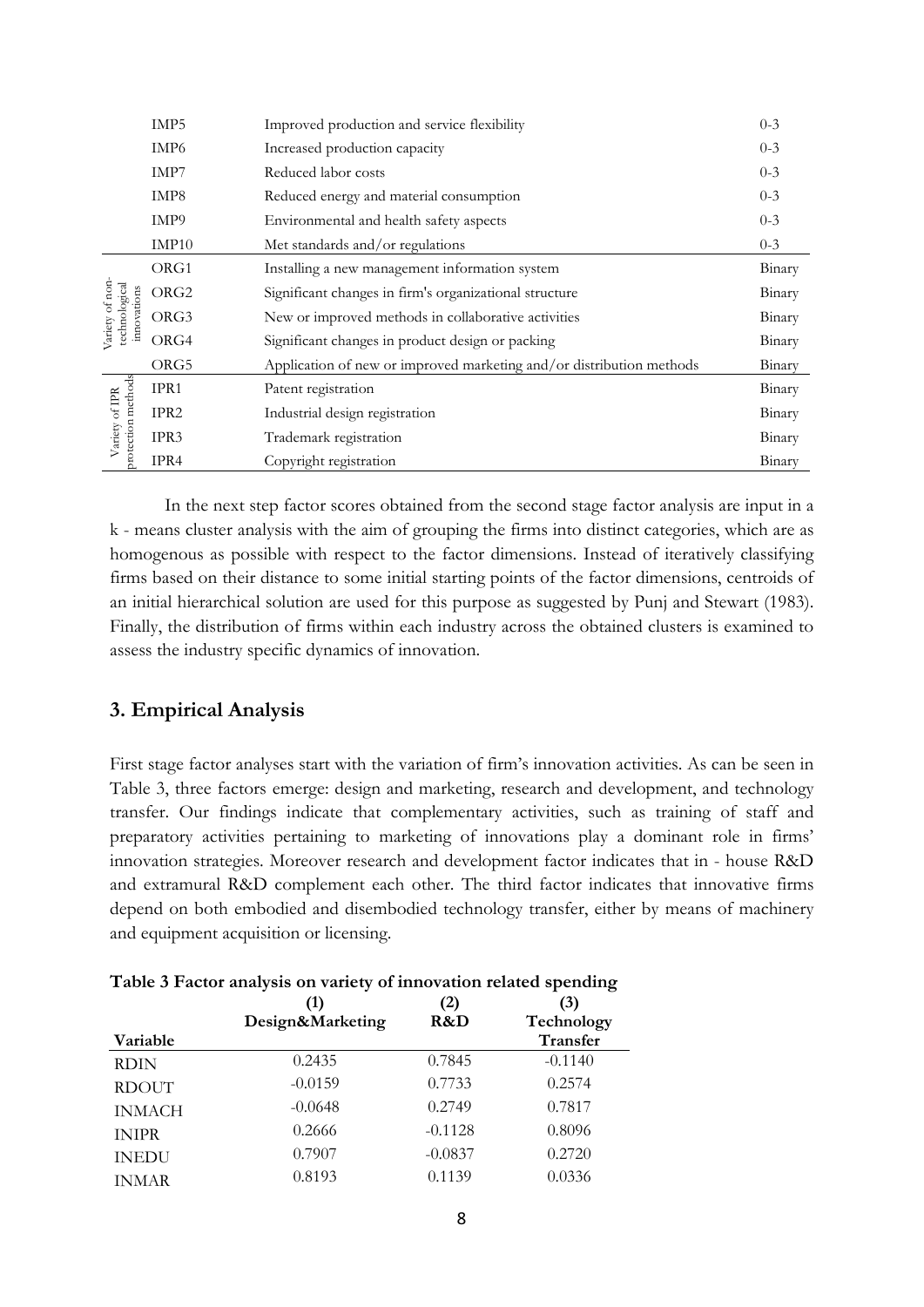| <b>INOTHER</b>                                                               | 0.9104 | 0.1207 | $-0.1105$ |
|------------------------------------------------------------------------------|--------|--------|-----------|
| Three factors explain 80.70% of total variation. Number of observations: 780 |        |        |           |

Factor analysis on the sources of information used in the innovation process also yields three dimensions: information from scientific institutions, NGOs and events, and clients and competitors. The most dominant factor, information from scientific institutions, combines private R&D laboratories, universities, and public research institutions. The second principal component puts together NGOs, fairs and exhibitions, and scientific journals as the sources of information used in the innovation process. The third principal component connects information from machinery and equipment suppliers, competitors and clients in addition to firm's own sources.

|                                                                              | (1)<br>Information<br>from | (2)<br>Information<br>from | (3)<br>Information<br>from |  |  |
|------------------------------------------------------------------------------|----------------------------|----------------------------|----------------------------|--|--|
|                                                                              | Science                    | NGOs &                     | Clients &                  |  |  |
| Variable                                                                     |                            | Events                     | Competitors                |  |  |
| <b>INFSOURCE1</b>                                                            | 0.0315                     | $-0.1314$                  | 0.7846                     |  |  |
| <b>INFSOURCE2</b>                                                            | 0.0255                     | 0.1038                     | 0.7374                     |  |  |
| <b>INFSOURCE3</b>                                                            | 0.0039                     | 0.2554                     | 0.6719                     |  |  |
| <b>INFSOURCE4</b>                                                            | 0.1842                     | 0.1110                     | 0.5867                     |  |  |
| <b>INFSOURCE5</b>                                                            | 0.7606                     | 0.0396                     | 0.2013                     |  |  |
| <b>INFSOURCE6</b>                                                            | 0.9167                     | 0.0556                     | $-0.0028$                  |  |  |
| <b>INFSOURCE7</b>                                                            | 0.9540                     | $-0.0302$                  | 0.0206                     |  |  |
| <b>INFSOURCE8</b>                                                            | $-0.1520$                  | 0.8644                     | 0.2112                     |  |  |
| <b>INFSOURCE9</b>                                                            | 0.0696                     | 0.8562                     | 0.0684                     |  |  |
| <b>INFSOURCE10</b>                                                           | 0.3073                     | 0.7821                     | $-0.1671$                  |  |  |
| Three factors explain 75.30% of total variation. Number of observations: 780 |                            |                            |                            |  |  |

**Table 4 Factor analysis on variety of information sources**

Results of the factor analysis on the impacts of innovation are reported in Table 5. Three dimensions emerge, which have been identified as process related effects, product related effects, and regulation conformance. Our results indicate that Turkish firms are more oriented towards process innovations, rather than new product development. Especially reduced labor cost and reduced energy and material consumption variables load highly on the first principal factor. Thus it can be argued that Turkish firms seek to gain competitiveness by reducing their production costs. In addition, high correlation of increased production capacity and improved production and service flexibility variables indicates that Turkish firms opt to direct their innovative efforts to capacity stretching. Moreover these factors also have slight loads on the second principal factor, indicating that product and process innovations usually accompany each other. Regulation conformance also emerges as an important outcome of innovative activities, which can be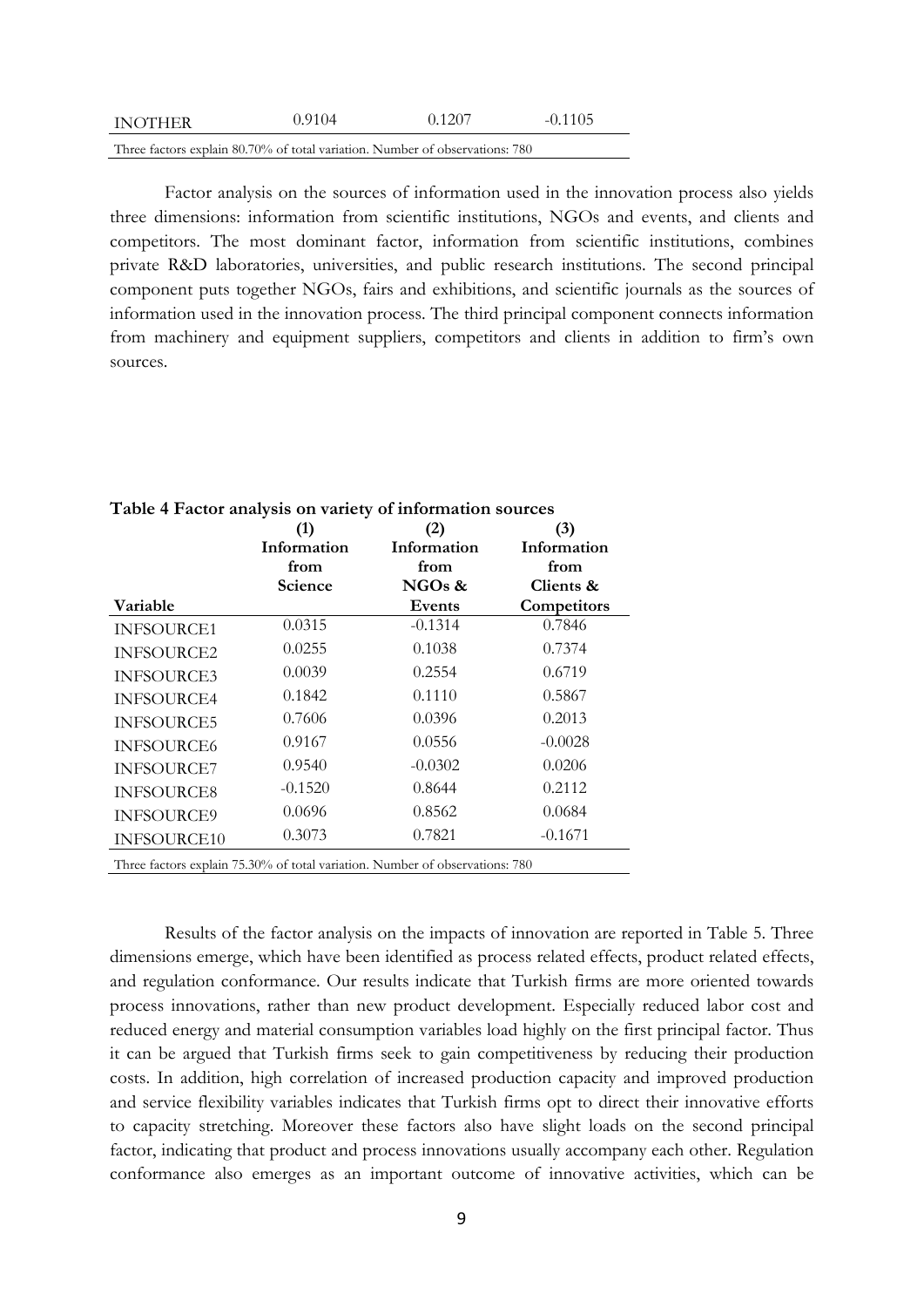interpreted as a reflection of structural changes in Turkish legislative system due to the European Union accession process.

Factor analysis on the impacts of non – technological innovations clearly distinguishes organizational and marketing innovations, whereas a single factor describes the variety of intellectual property rights protection activities. Results of these factor analyses are presented in Tables 6 and 7 respectively.

|                  | (1)            | (2)                                    | (3)         |
|------------------|----------------|----------------------------------------|-------------|
|                  |                | <b>Process Related Product Related</b> | Regulation  |
| Variable         | <b>Effects</b> | <b>Effects</b>                         | Conformance |
| IMP1             | $-0.0244$      | 0.8322                                 | 0.0411      |
| IMP <sub>2</sub> | 0.1901         | 0.8046                                 | $-0.1112$   |
| IMP3             | $-0.0622$      | 0.7575                                 | 0.0040      |
| IMP4             | 0.1108         | 0.5780                                 | 0.3407      |
| IMP <sub>5</sub> | 0.6334         | 0.2600                                 | 0.0736      |
| IMP <sub>6</sub> | 0.6634         | 0.2405                                 | 0.0886      |
| IMP7             | 0.9323         | $-0.0838$                              | 0.0351      |
| IMP8             | 0.9091         | $-0.0566$                              | $-0.0165$   |
| IMP9             | 0.0761         | $-0.0326$                              | 0.9146      |
| IMP10            | $-0.0239$      | 0.0094                                 | 0.9703      |

### **Table 5 Factor analysis on innovation effects**

Three factors explain 76.25% of total variation. Number of observations: 780

#### **Table 6 Factor analysis on non – technological innovations**

|                  | (1)                                                                        | (2)       |
|------------------|----------------------------------------------------------------------------|-----------|
| Variable         | Organizational                                                             | Marketing |
| ORG1             | 0.9120                                                                     | $-0.0040$ |
| ORG <sub>2</sub> | 0.8003                                                                     | 0.1341    |
| ORG3             | 0.7917                                                                     | $-0.0611$ |
| ORG4             | $-0.0754$                                                                  | 0.9672    |
| ORG5             | $-0.1312$                                                                  | 0.8240    |
|                  | Two factors explain 76.97% of total variation. Number of observations: 780 |           |

### **Table 7 Factor analysis on IPR protection methods**

| ┙<br>л.<br>(1) |
|----------------|
| <b>IPR</b>     |
| 0.9295         |
| 0.8299         |
| 0.9058         |
| 0.8869         |
|                |

Single factor explains 79.00% of total variation. Number of observations: 780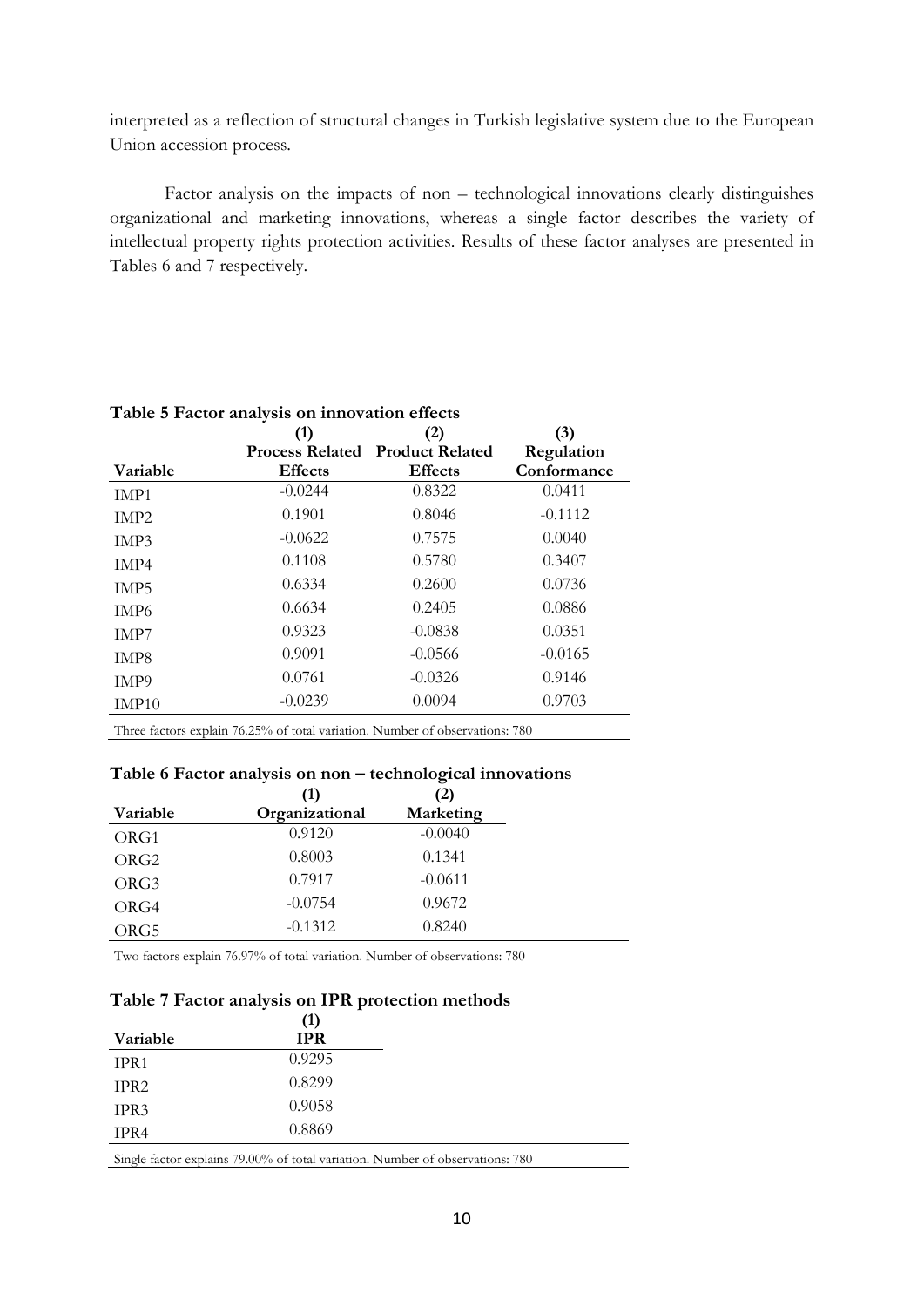Factor scores obtained from these analyses are fed into the second stage factor analysis in order to identify distinct innovation approaches. As shown in Table 8, four principal components, which can be interpreted as diverse innovation patterns, emerge. The first principal component is designated as "networked R&D". Both R&D and design & marketing in addition to other dimensions describing the sources of information have high loadings on this factor. Moreover this pattern also includes organizational innovation and cooperation to a limited extent. It can be argued that "networked R&D" component describes the often mentioned research based innovation concept. The second innovation pattern is termed as "production intensive" since process related effects of innovation and regulation conformance, which basically determine process technologies, have high loadings on this principal component. Firms following this path are also active in new product development. In addition organizational innovation and cooperation also have a bearing on this principal component. "Market driven" pattern brings together marketing innovation and IPR dimensions in addition to organizational innovation and product related effects of innovation. R&D and design & marketing have slight loadings on this principal component. The last principal component is designated as "external oriented" since it combines technology transfer and cooperation. Moreover firms following this pattern are highly sensitive to protecting their intellectual properties through various methods.

|                                                                             | (1)              | (2)        | (3)           | (4)       |
|-----------------------------------------------------------------------------|------------------|------------|---------------|-----------|
|                                                                             | <b>Networked</b> | Production | <b>Market</b> | External  |
| Variable                                                                    | R&D              | Intensive  | <b>Driven</b> | Oriented  |
| Design & marketing                                                          | 0.5083           | 0.0628     | 0.2679        | 0.0748    |
| R&D                                                                         | 0.4393           | $-0.0307$  | 0.1650        | 0.0534    |
| Technology transfer                                                         | 0.0098           | 0.1069     | 0.0134        | 0.7970    |
| Info. from science                                                          | 0.7665           | $-0.0946$  | $-0.1782$     | 0.1187    |
| Info. from NGOs and events                                                  | 0.7740           | 0.0044     | $-0.0303$     | $-0.1390$ |
| Info. from clients and competitors                                          | 0.5397           | 0.2623     | 0.0557        | $-0.0104$ |
| Process related effects                                                     | 0.0042           | 0.8094     | $-0.006$      | 0.1152    |
| Product related effects                                                     | 0.1198           | 0.5668     | 0.3103        | $-0.0981$ |
| Regulation conformance                                                      | $-0.0830$        | 0.8316     | $-0.0592$     | 0.0617    |
| Organizational innovation                                                   | 0.2239           | 0.2927     | 0.4061        | $-0.1181$ |
| Marketing innovation                                                        | 0.0415           | 0.1106     | 0.7695        | $-0.0501$ |
| <b>IPR</b>                                                                  | $-0.0546$        | $-0.1746$  | 0.5804        | 0.4954    |
| Cooperation                                                                 | 0.2636           | 0.2707     | $-0.1433$     | 0.4522    |
| Four factors explain 54.17% of total variation. Number of observations: 780 |                  |            |               |           |

**Table 8 Results of the second stage factor analysis and patterns of innovation**

As explained in the previous section second level factor scores are fed into the cluster analysis, of which aim is to form as homogenous as possible groups of firms with respect to their innovation characteristics. These clusters can also be viewed as reflections of underlying technological regimes. In the first step a hierarchical cluster analysis is performed. As can be seen in the resulting dendogram (Figure 1), five branches can be easily located. Centroids of groups formed through hierarchical cluster analysis were used as initial starting points for k-means cluster analysis. Mean factor scores for these five clusters formed through k-means clustering are shown in Table 9.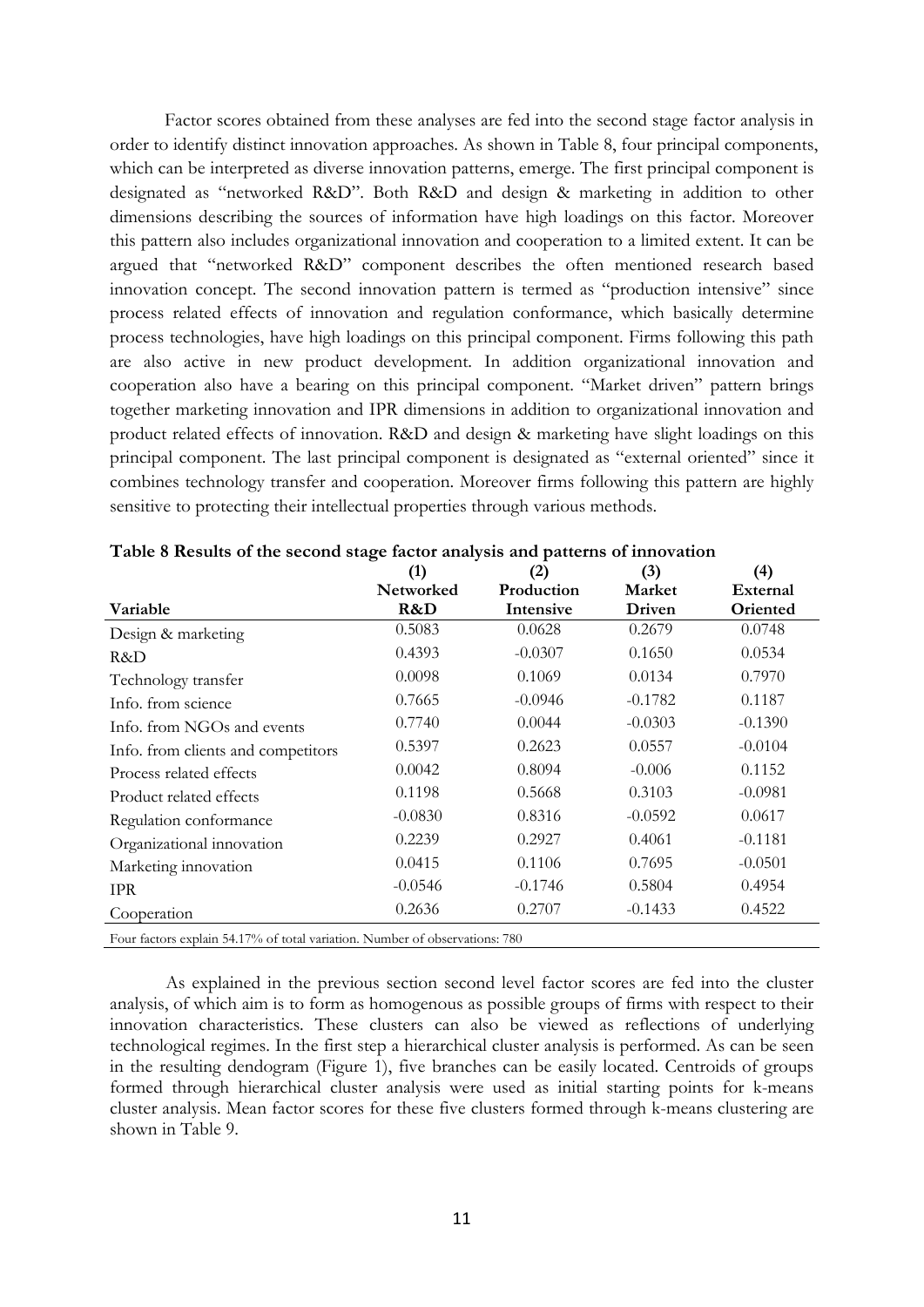

**Figure 1 Dendogram for hierarchical cluster analysis**

| Table 9 Clusters of innovation characteristics / technological regimes |  |
|------------------------------------------------------------------------|--|
|------------------------------------------------------------------------|--|

|                                        | High<br>profile<br>innovators | <b>Market</b><br>oriented<br>innovators | Production<br>intensive<br>innovators | External<br>oriented<br>innovators | Low<br>profile<br>innovators |
|----------------------------------------|-------------------------------|-----------------------------------------|---------------------------------------|------------------------------------|------------------------------|
| Networked R&D                          | 1.542                         | $-0.181$                                | $-0.042$                              | 0.694                              | $-0.804$                     |
| Production intensive                   | 0.814                         | 0.090                                   | 0.623                                 | 0.367                              | $-1.160$                     |
| Market driven                          | 0.637                         | 0.928                                   | $-0.846$                              | 0.368                              | $-0.679$                     |
| External oriented                      | $-0.331$                      | $-0.424$                                | $-0.292$                              | 1.979                              | $-0.233$                     |
| Average employee                       | 180.69                        | 61.81                                   | 66.96                                 | 95.58                              | 51.16                        |
| Innovation investments/sales (%)       | 7.41                          | 3.44                                    | 5.84                                  | 11.30                              | 2.94                         |
| Product innovation $(\%)$              | 91.44                         | 73.74                                   | 64.07                                 | 74.14                              | 60.95                        |
| Process innovation $(\%)$              | 82.82                         | 73.25                                   | 82.16                                 | 87.79                              | 49.29                        |
| Share of novel products in total sales | 26.11                         | 31.77                                   | 20.45                                 | 20.88                              | 16.84                        |

High profile innovators have above average scores in all factors, except the external oriented dimension<sup>[4](#page-11-0)</sup>. It can be argued that firms in this group tend to benefit from various information sources, but they mainly depend on R&D and complementary innovative activities to develop new products or processes. Firms in this group have the highest average employee figure, which conforms to the idea that larger firms are more active in innovation. High profile innovators, which are active in both product and process innovations, have the second highest innovation investment over sales ratio.

Highest sale share of novel goods and services is encountered in the market oriented innovators group. Firms in this group are also active in both product and process innovations. On the contrary, firms in the production intensive innovators group are keener to process innovations. It can be argued that this group is populated with firms, which seek advantage through cost reductions and efficiency increases. External oriented innovators group has above average scores in all dimensions, but principal component pertaining to technology transfer and

<span id="page-11-0"></span><sup>4</sup> Factor scores have a zero mean and unit standard deviation. Consequently an average score above zero indicates bias towards the corresponding factor in that cluster.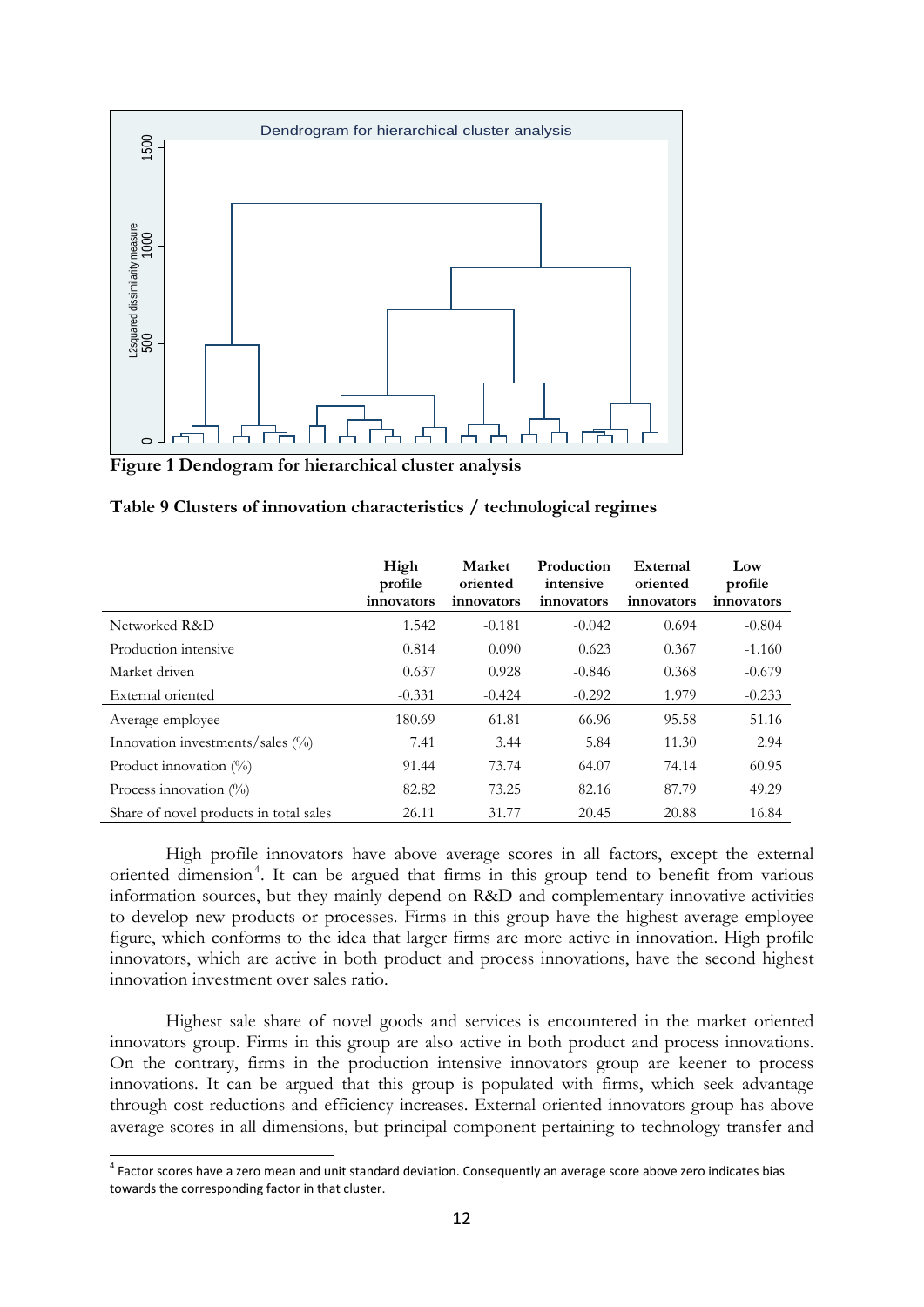cooperation is very dominant. Moreover firms in this group have the highest innovation expenditure over sales ratio. A bias towards process innovation is also observed in this group. Consequently it can be argued that firms in this cluster depend on embodied and disembodied forms of technology transfer to upgrade their production infrastructure. Furthermore above average score in the networked R&D component indicates that acquisition of extramural technology is complementary to the in – house innovative activities of the firms in this group.

Distribution of clusters over industries is shown in Figure 2. As mentioned above, clusters based on the identified innovation patterns are viewed as reflections of underlying technological regimes. In this sense, an industry is assumed to be dominated by a specific technological regime, if the share of related cluster exceeds 50% in that industry. Our results show that such dominance is observed only in "electricity, water, and gas supply" industries (NACE code 40-41). Approximately 66% percent of firms in these industries belong to the "production intensive" cluster, whereas "market oriented" firms are not represented in these industries. "High profile innovators" exist in all sectors, except wood, pulp, paper, printing, and publishing industries (NACE code 20-22). High profile innovators are most common in electrical and optical equipment  $(\sim 24\%)$ , and petroleum, chemicals, rubber, and plastic products industries  $(\sim 23\%)$ . However high profile innovators do not constitute the majority in any industry. Low share of high profile innovators, which is predominantly based on the "networked R&D" component, indicates that R&D is an important, yet one of many aspects of the innovation process.



**Figure 2 Distribution of clusters over industries**

Although not statistically tested, it is apparent from Figure 2 that industries differ with respect to the concentration of clusters. However importance of intra – industry heterogeneity in terms of innovation characteristics should not be underestimated, since these five clusters are observed in almost all sectors. Characteristics of knowledge base, experience accumulation and learning processes, and the working of dynamic complementarities may create sector specific conditions. It can be argued that sector specific conditions affecting variety creation, replication, and selection may shape the composition of an industry with respect to technological regimes. However these sectoral differences do not align firms in specific industries to similar paths, but determine the extent of intra – industry heterogeneity.

### **4. Conclusion**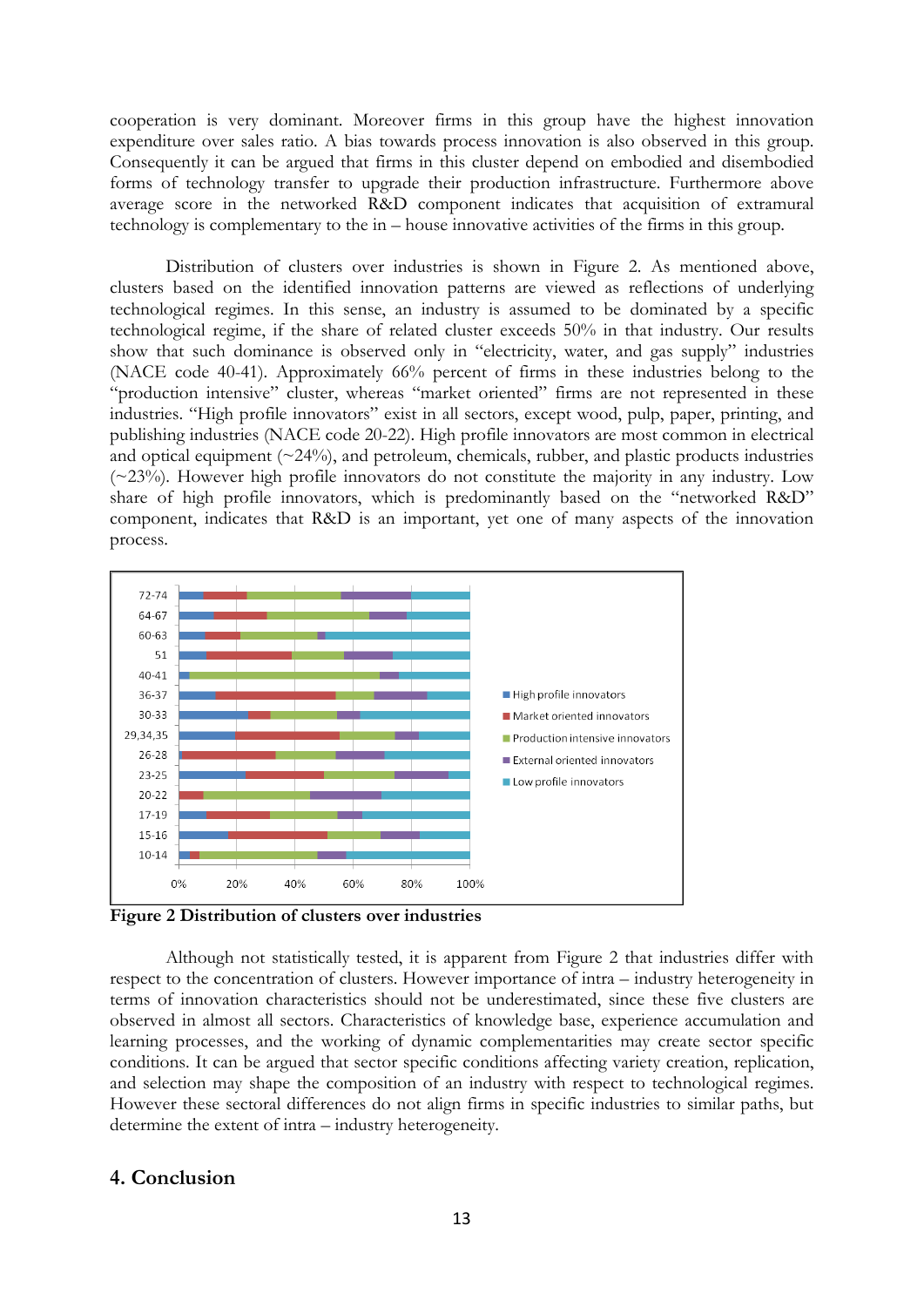This paper presented a study on determination of innovation patterns and an analysis of intra – industry heterogeneity. For this purpose factor analyses were performed in two stages. Resulting principal components were identified as distinct innovation patterns. These patterns were recognized as ingredients of different technological regimes, thus a cluster analysis was performed to form as homogenous as possible groups in terms of innovation behavior. Cluster analysis yielded five distinct groups of firms. These groups were viewed as the reflections of underlying technological regimes. High profile innovators represent the idea of research based innovation, but this group does not constitute the majority in any industry. Both internal and extramural R&D are important ingredients of innovation. However innovation is a complex and multi – dimensional phenomenon, which transcends R&D alone. Consequently public policies aiming to foster innovation should be designed to cover other aspects as well.

External oriented innovators have above average scores in all innovation patterns, but they are mainly characterized by acquisition of external technology and cooperation. Our findings indicate technology transfer and internal R&D complement each other. Within a developing country context it can be argued that firms in this group acquire external technology, combine it with their existing knowledge stock and R&D efforts, and then develop new products and processes. This process generally takes more time for the firms in developing countries before they become innovators and as Beyhan et al. (2010) argued, innovation measurement in these countries should also include "potentially innovative" firms.

Market oriented innovators have the highest share of novel products in their sales and they are active in both product and process innovations. On the other hand production intensive innovators are biased towards process innovations. It can be argued that production intensive innovators seek to gain advantage through cost reductions and efficiency increases. Low profile innovators have below average scores in all four innovation patterns. Moreover they have the lowest innovation investment over sales ratio. Depending on our results it can be speculated that their innovative activities are carried out on an ad-hoc basis. As can be seen in Table 9, this group consists of smaller firms in terms of average employee number. Low innovative activity in this group may be attributed to the idea that a firm's perception of its innovation environment largely depends on its size (Arundel, 2001).

Sectoral innovation system approach suggests that heterogeneous firms with similar technologies, searching around similar knowledge bases, undertaking similar production activities, and embedded in the same institutional setting, share some common behavioral and organizational traits and develop similar range of learning patterns, and organizational forms (Malerba, 2005). Malerba acknowledges the importance of intra-industry heterogeneity and addresses its extent and features as a potential research area (ibid). Our results and other empirical studies (Leiponen and Drejer, 2007; Srholec and Verspagen, 2008) show that most industries are populated by firms with very different innovation characteristics. Our results indicate that industries differ in terms of innovative activities. However industries are not dominated by a single technological regime. On the contrary five technological regimes were observed in almost all sectors. Building upon these facts, it can be speculated that sector specific conditions determine the extent of intra – industry heterogeneity.

Firms continuously interact with each other and their environment, rather than being atomistic entities. Our study identified five types of firms under different technological regimes. However their interactions with each other remain to be unveiled. Moreover, innovation patterns, thus technological regimes are dynamic and their evolution in time should also reveal valuable insights about the innovative behavior of firms.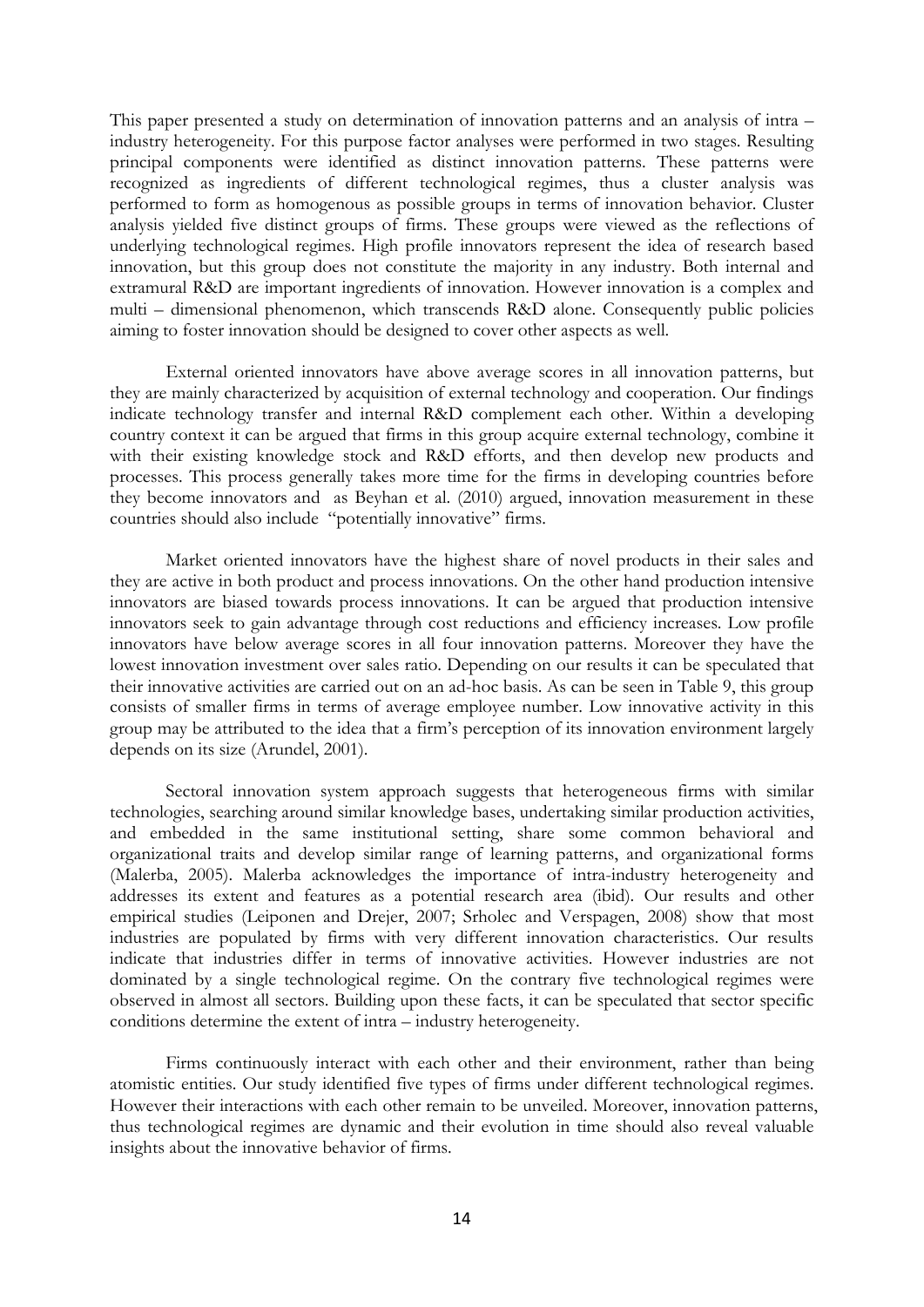Sectoral policies should acknowledge the elements that make apparently similar firms different, rather than seeking the same traits in firms since sectors are not homogenous in terms of the innovation characteristics of the firms they contain. Consequently, sectoral taxonomies of innovation based on aggregated data may be even less relevant. Policies should be designed to address the needs and potential of different firms without overlooking their distinctive characteristics.

### **Acknowledgements**

We would like to thank the Scientific and Technological Research Council of Turkey for supporting this study and TURKSTAT for kindly providing us the Turkish CIS – 2006 data.

### **References**

Archibugi, D., Cesaratto, S., Sirilli, G. (1991) Sources of innovative activities and industrial organisation in Italy. Research Policy 20, 357-368

Archibugi, D. (2001) Pavitt's taxonomy sixteen years on: A review article. Economics of Innovation and New Technology, 10, 415-425

Arundel, A., (2001) The relative effectiveness of patents and secrecy for appropriation. Research Policy 30, 611–624

Arvanitis, S., Hollenstein, H. (1997) Innovative activity and firm characteristics - a cluster analysis with firm-level data of Swiss manufacturing.  $25<sup>th</sup>$  Annual Conference of the European Association for Research in Industrial Economics. Copenhagen, Denmark

Audretsch, D.B., (1997) Technological regimes, industrial demography and the evolution of industrial structures. Industrial and Corporate Change 6, 49–82

Beyhan, B., Dayar, E., Fındık, D., Tandoğan, S. (2010) Comments and critics on the discrepancies between the Oslo Manual and the community innovation surveys in developed and developing countries. METU STPS Working Paper No:0903

de Jong, J.P.J., Marsili, O. (2006) The fruit flies of innovations: A taxonomy of innovative small firms. Research Policy, 35, 213-229

Dosi, G., (1982) Technological paradigms and technological trajectories: A suggested interpretation of the determinants and directions of technical change. Research Policy 11, 147– 162

Edquist, C. (2005) Systems of innovation: perspectives and challenges. In: Fagerberg, J.,Mowery, D., Nelson, R. (Eds.), Oxford Handbook of Innovation. Oxford University Press

Fagerberg, J., Srholec, M., Knell, M. (2007) The competitiveness of nations: Why some countries prosper while others fall behind. World Development, 35, 1595-1620

Fagerberg, J., Srholec, M. (2008) National innovation systems, capabilities and economic development. Research Policy 37, 1417-1435

Fraga, M., Martins, O., Anciaes, P. (2008) Patterns of innovation diffusion and technological competition in Portuguese manufacturing and service industries.International Review of Applied Economics 22, 353-372

Hagedoorn, J., Cloodt, M. (2003) Measuring innovative performance: Is there an advantage in using multiple indicators? Research Policy 32, 1365-1379

Hair, J.F., Anderson, R.E., Tatham, R.L., Black, W.C., (1998) Multivariate Data Analysis, fifth ed. Prentice Hall, Englewood Cliffs, New Jersey

Hollenstein, H. (2003) Innovation modes in the Swiss service sector: a cluster analysis based on firm-level data. Research Policy, 32, 845-863